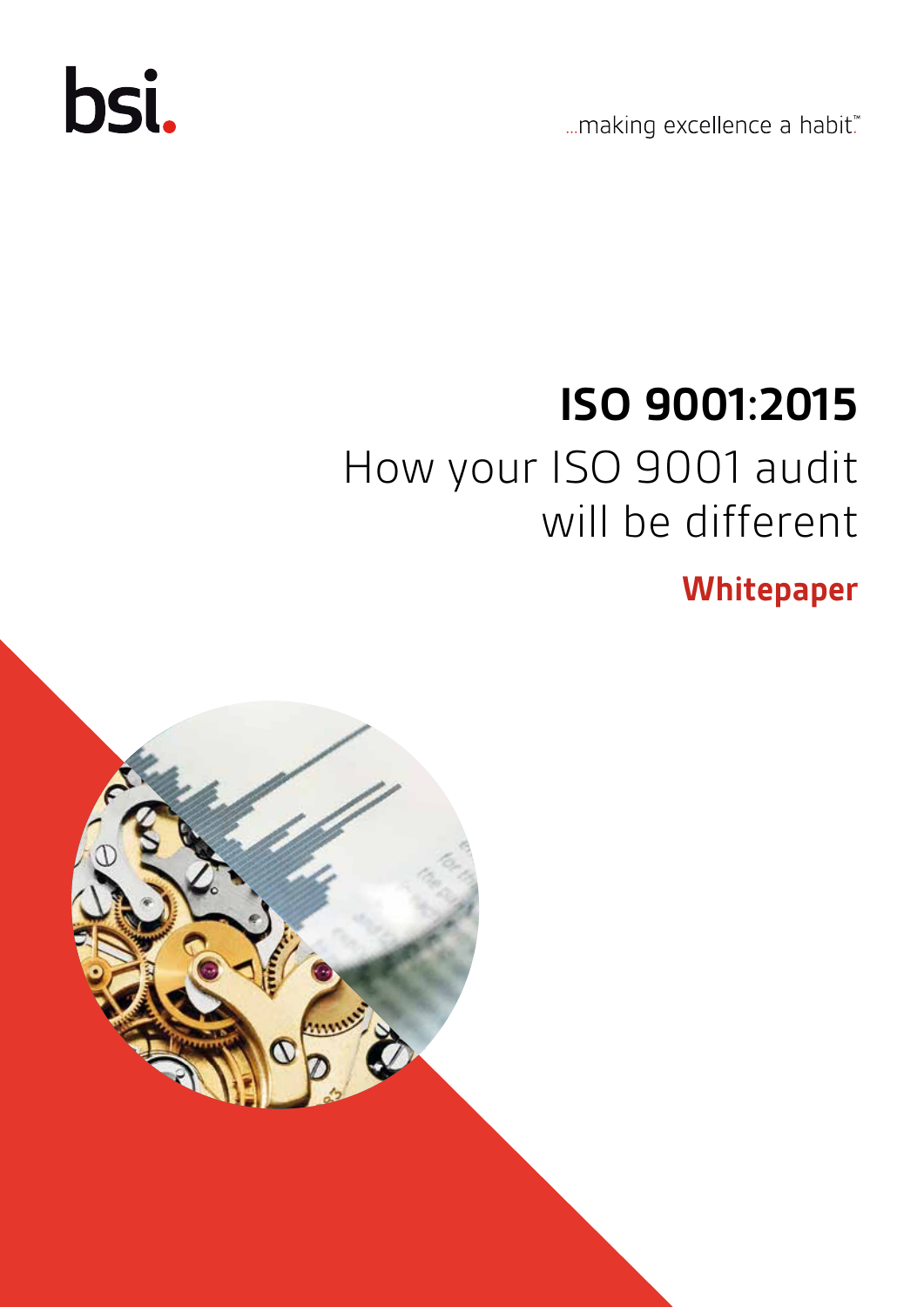### Introduction

The new ISO 9001 introduces some key changes to the way a quality management system (QMS) is incorporated into your organization's strategy and this will mean that the audit will focus on new areas. This whitepaper is intended to give you some guidance as to what to expect during your audit in relation to these new requirements and help you to prepare.

A key point to emphasise is that the purpose of ISO 9001 has not changed. It is defined in the scope section of the standard as follows: This International Standard specifies the requirements for a quality management system when an organization:

- **a.** Needs to demonstrate its ability to consistently provide products and services that meet customer and applicable statutory and regulatory requirements, and
- **b.** Aims to enhance customers satisfaction through the effective application of the system, including processes for improvement of the system and the assurance of conformity to customer and applicable statutory and regulatory requirements.

Your management system must achieve these intended outcomes. Your BSI client manager will be looking for objective evidence to demonstrate that your organization's systems and processes are able to deliver not only what your customers want and/or need but also any relevant statutory or regulatory requirements.

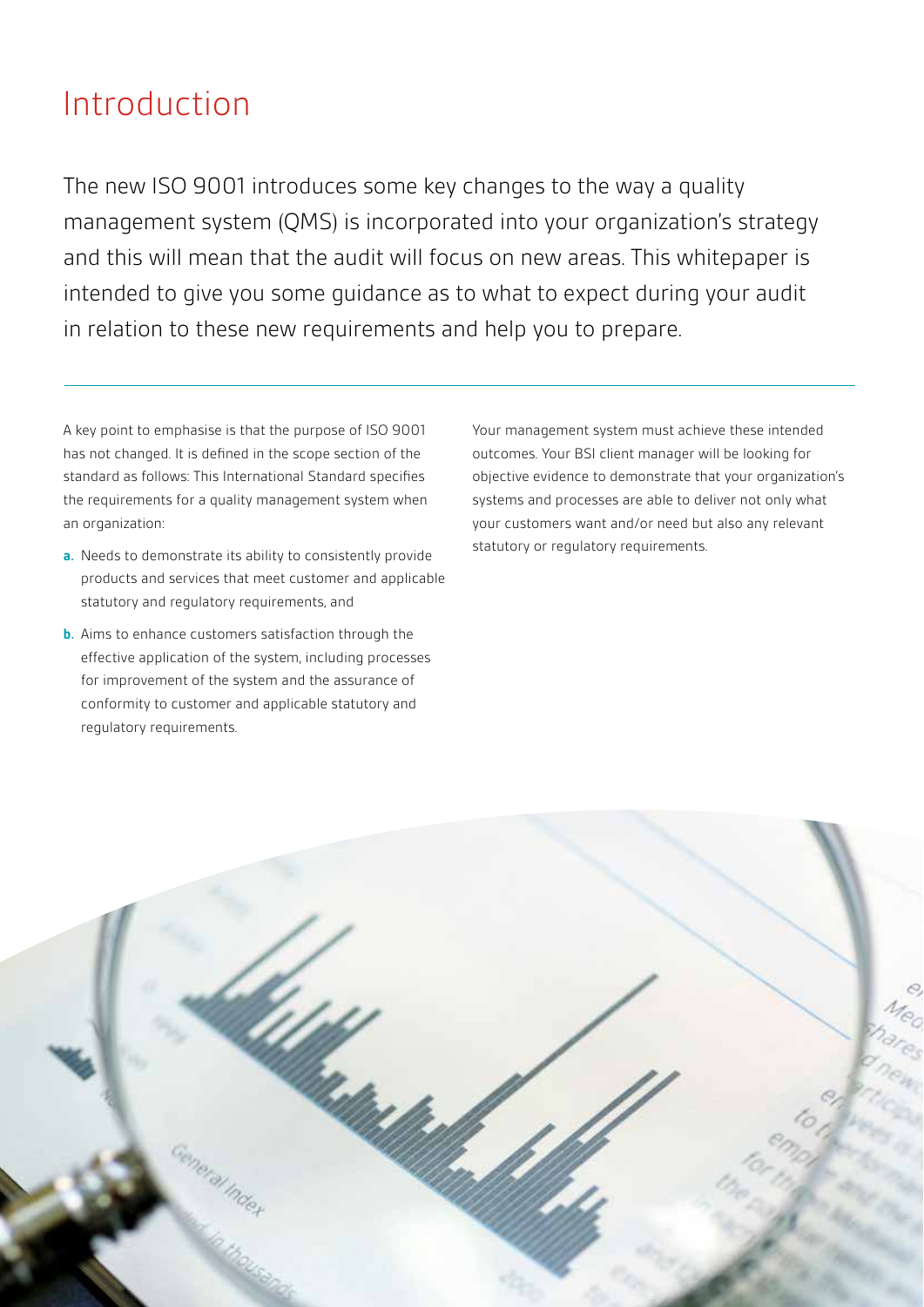

### What to expect during your **ISO 9001:2015** audit

The new ISO 9001:2015 has a number of new requirements which will change the focus of your audit. One of the major changes is that it brings quality management and continual improvement into the heart of an organization. This means that your quality management system must be aligned with the strategic direction of your organization.

There will be more emphasis on discussions and a need for process owners to be available so they can explain the processes.

Open questions have always been part of the assessment and there will be greater emphasis on open discussions with the organization following the move away from documented procedure.

An important feature of the assessment is the ability to follow the line of sight linking the strategic direction and

leadership from senior management throughout the organization.

When auditing various processes the organization may not have a traditional document or even process flow diagram. However there will be a process owner, process objectives and interactions with other processes in the system. Using this information to review the effectiveness of the processes to meet the intended outcomes of the system is key.

### Context of the organization

This is a new clause that establishes the context of the QMS and how the business strategy supports this. The 'context of the organization' is the clause that underpins the new standard. Organizations need to identify and understand the internal and external factors and interested parties which could influence its purpose and objectives and the purpose of the standard.

Firstly, your client manager will evaluate how you identify the external and internal issues which are relevant to your organization. You'll need to demonstrate how you identify,

monitor and review the information. Secondly, you'll need to demonstrate how you have identified and understood the needs and expectations of interested parties that are relevant to the services you deliver or the products you manufacture. Interested parties could include shareholders, employees, customers, suppliers, and even pressure groups and regulatory bodies and these may change over time. It's for your organization to decide if a particular requirement of a relevant interested party is important.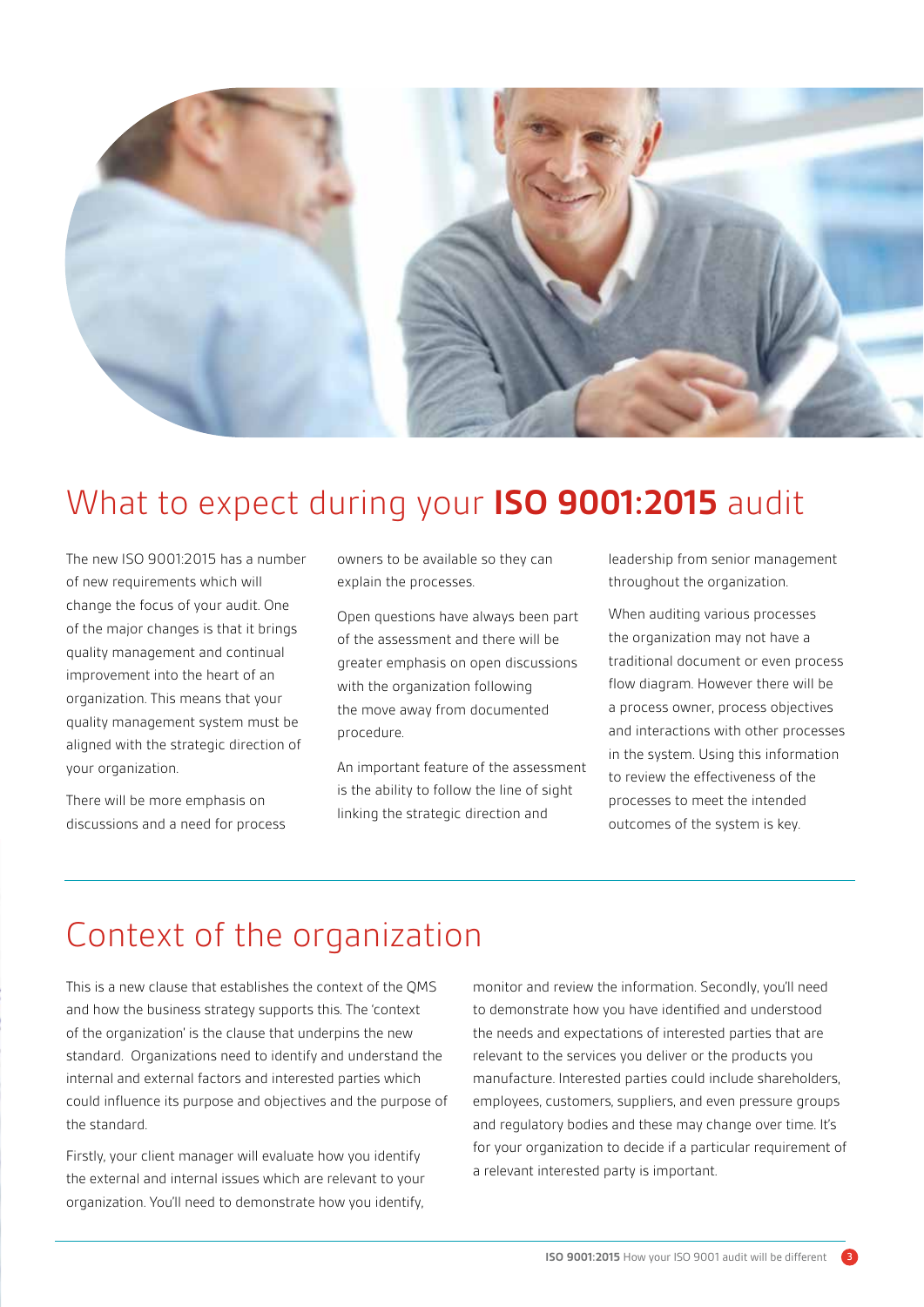### Leadership

Leadership is a new clause, but covers some requirements in ISO 9001:2008. Top management are now required to have greater involvement in the QMS and must ensure that the requirements are integrated into the organization's processes and that the policy and objectives are compatible with the strategic direction of the organization.

There is also greater focus on top management to enhance customer satisfaction and they must have a grasp of the organization's internal strengths and weaknesses and how these can impact the delivery of products or services.

Auditing Leadership is a process which usually begins with a discussion with top management. Your client manager will discuss many things that you will have discussed in previous assessments but there will be some new elements. These will include how they ensure the QMS is compatible with the strategic direction of the organization as well as how they take responsibility and promote risk-based thinking, customer focus and improvement throughout the organization.

Your client manager will use this information throughout the organization to evaluate if there is unity of purpose and direction and to determine if people are engaged in achieving the quality objectives. This will involve a number of audit trails including:

- **•** talking to employees at different levels and in different areas about their objectives and how they contribute to customer satisfaction and improving the system
- **•** how change is managed in the organization and if departments work together to ensure they don't have an adverse effect on each other when making change.



### Planning

Planning has always been an element of ISO 9001, but now there is an increased focus on ensuring that it is considered with the 'context of the organization' and 'interested parties'. There is a requirement to identify risks and opportunities, the impact these may have on the conformity of products and services and customer satisfaction and how you plan to address these.

You also need to be proactively looking for opportunities to improve your performance, your products and services, your processes and the overall effectiveness of your QMS.

Although there is an increase focus on risk-based thinking there is no requirement for formal methods for risk

management or a documented risk management process. It is entirely up to you how you identify risks within your organization; this may be through a more extensive risk management methodology or through something less formal.

Your client manager will test how you have used the information relating to your internal and external issues and interested parties to determine your risks and opportunities as well as the decision making process you have gone through to decide what actions you are going to take.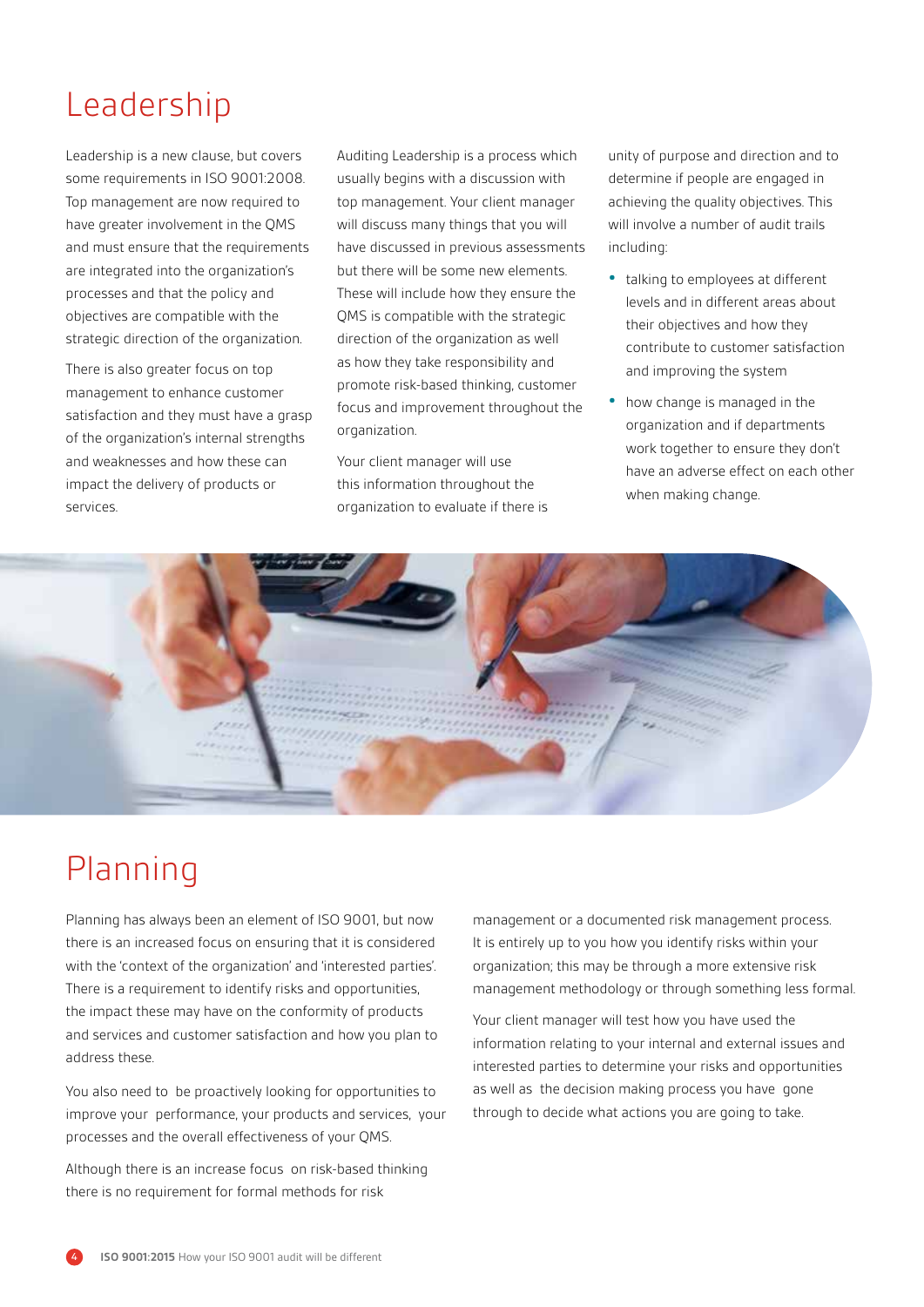### Support

Support ensures that you have the right resources, people and infrastructure required to meet your organizational goals. Organizational knowledge is a new requirement in addition to competence, awareness, and communication of the QMS.

Your client manager will be looking for evidence on how you determine and provide the resources needed for the quality management system including external providers.

In relation to competence, there has been a shift from people in the organization to anyone under the organizations control who can not only affect the product or service but can affect the performance of the QMS. There will be no difference to the

approach in auditing this requirement but there may be a wider sampling pool from which the objective evidence is selected. In addition, you need to consider changing needs and trends and how you will maintain existing knowledge and acquire additional knowledge. Your client manager will discuss how you determine the knowledge you need in your organization and how you protect it. This may include looking at areas such as CRM systems or succession planning.

For example there is less documentation required in the 2015 version of the standard. There is no requirement for a quality manual or documenting the procedures for

control of documents, or for internal audit. However there is a need to ensure there are the documents and records you need to ensure the system is effective. Your client manager will establish how you have decided what documentation and records you need. They will then test this throughout the organization to see that they are available and that they provide confidence that the processes have been carried out as planned and to demonstrate that your product or service meets your customer requirements and any regulatory or statutory requirements.

### **Operations**

This part of the standard will feel very familiar to the 2008 version, it covers the execution of plans and processes from the initial customer interaction to the delivery of their products and services. There are some differences in this clause. The key ones being; the link with the actions to address risks and opportunities from Clause 6, the expansion of the purchasing clause to include control of externally provided processes, products and services, and the introduction of a clause to address control of changes.

Your client manager will use the information gathered from the audit of Planning as an audit trail for these requirements. They will test how the actions which have been identified to address risks and opportunities have been implemented and controlled. Your client manager may audit the requirements relating to change by selecting examples of change activities. They will then follow this throughout the organization looking at the requirements of leadership, risk, communication, awareness, resources, competence, organizational knowledge and evaluation of performance to test its effectiveness.

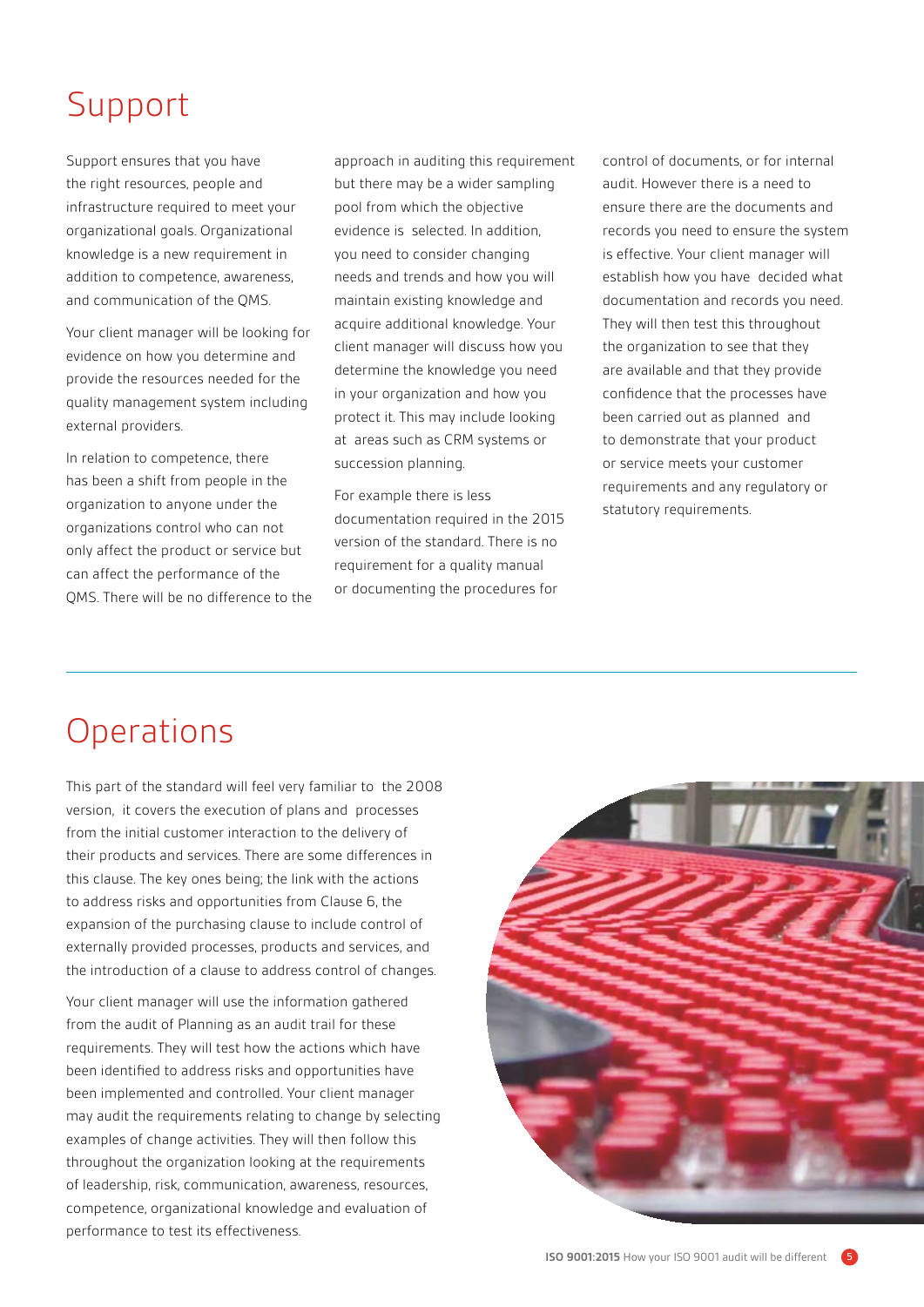

### Performance evaluation

Performance evaluation covers many of the areas previously featured in Clause 8 of the 2008 version. Requirements for monitoring, measurement, analysis and evaluation are covered and you'll need to consider what needs to be measured, the

methods employed, when data should be analysed and when it should be reported on. The standard places more emphasis on the output of the monitoring and measuring activity and your client manager will do the same during the audit. They will review how

you use this data to establish if you have achieved the intended outcomes of the standard in relation to customer satisfaction and delivering products and services that meet customer, statutory and regulatory requirements.

### Improvement

There is no significant change here in relation to the requirements of the standard. The main change is the requirement for corrective action is more explicit. It breaks down the various stages of action i.e. correction, investigation and corrective action. You should not see any significant change in how your client manager approaches this clause.

Your audit is nothing to be scared of, and your client manager will not review all elements in one audit. The major changes are the clauses on the context of the organization, leadership and risk. The content of the top management discussion will be a key change and your leadership team should prepare for this.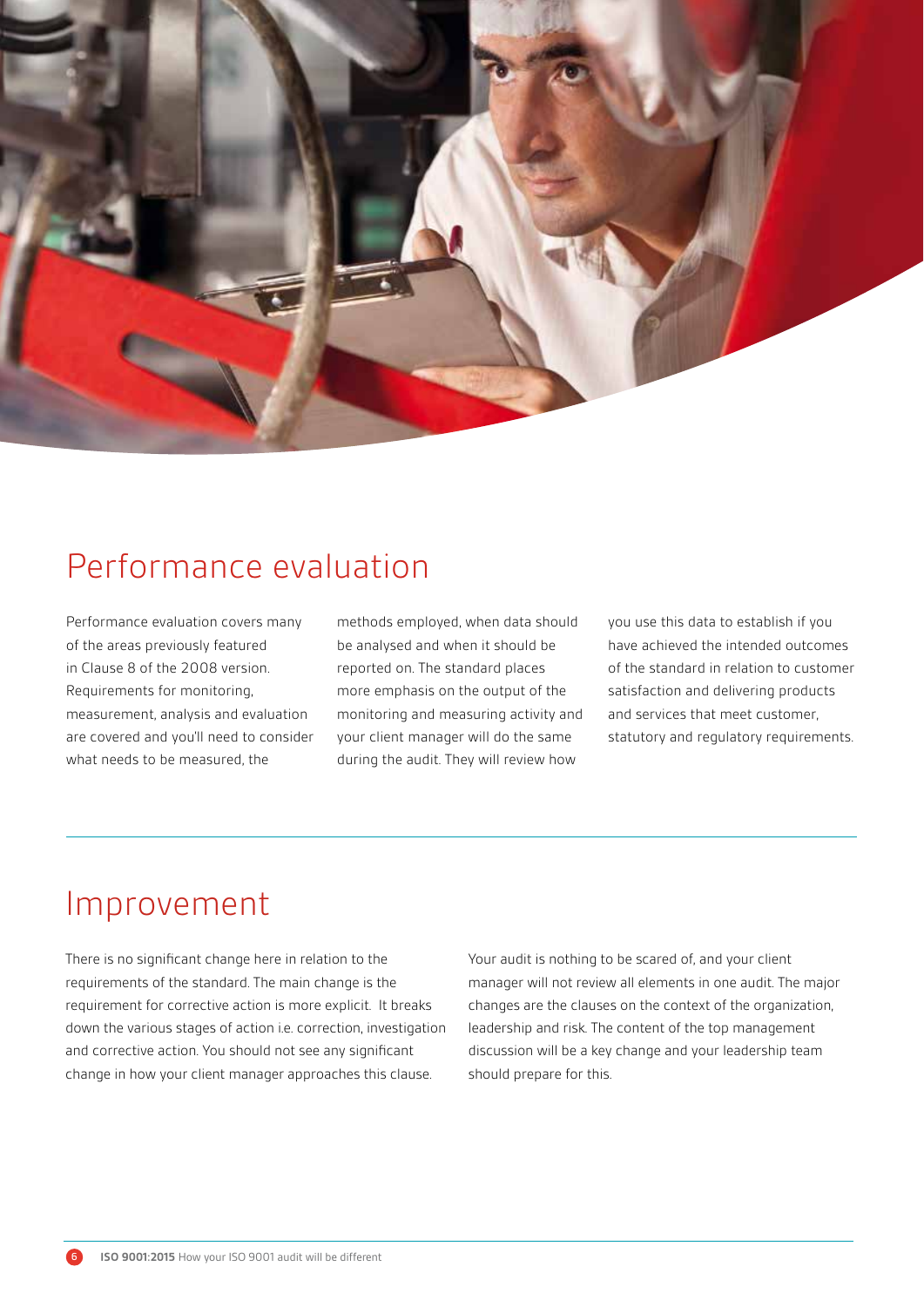### Additional resources

There are a variety of materials which can be accessed online at www.bsigroup.com/iso-9001 and consists of:

#### **The importance of leadership whitepaper**

The new standard has an entire clause devoted to Leadership and is one of the most significant changes. This whitepaper explains why management are now required to take a more active role in the QMS to ensure it is implemented, embedded, communicated and maintained.

#### **REVISED: ISO 9001 Frequently Asked Questions**

Here we aim to address those initial questions that you may have as you begin your journey towards the new standard.

#### **Introducing Annex SL**

The new generic framework with core text, common terms and definitions and the blueprint for all management system standards going forward – understand more about the structure in this whitepaper.

#### **ISO 9001 Whitepaper: Managing risk in quality management**

This whitepaper explains the background to the revision, how risk is being incorporated into the revised standard and the benefits for ISO 9001 clients.

#### **PLUS:**

- **•** Old-to-new ISO 9001 Mapping Guide
- **•** Self-assessment checklist
- **•** Transition journey to the new ISO 9001:2015

### Additional services

We also have a wide range of services to help you to implement the changes and understand how well you are doing. These include:

#### Gap assessment

A transition gap assessment is a pre-assessment service where we take a closer look at your transition plan and quality management system comparing it with the requirements of ISO 9001:2015. As a first step in your transition journey with BSI, the gap assessment can help confirm the areas of your system already compliant and any gaps in your system, saving you time and money.

#### Business improvement tools

When you implement the revised standard it's extremely important to manage and maintain it in the most efficient manner possible. Best practice organizations do this by deploying business improvement tools such as BSI Action Manager or Entropy software, as one of our clients told us, 'it's literally like having an extra member of the team'. Clients have experienced 50% reduction in the time to implement their management system.

To find out more about BSI's solutions to help you with the new ISO changes visit: **bsigroup.com**